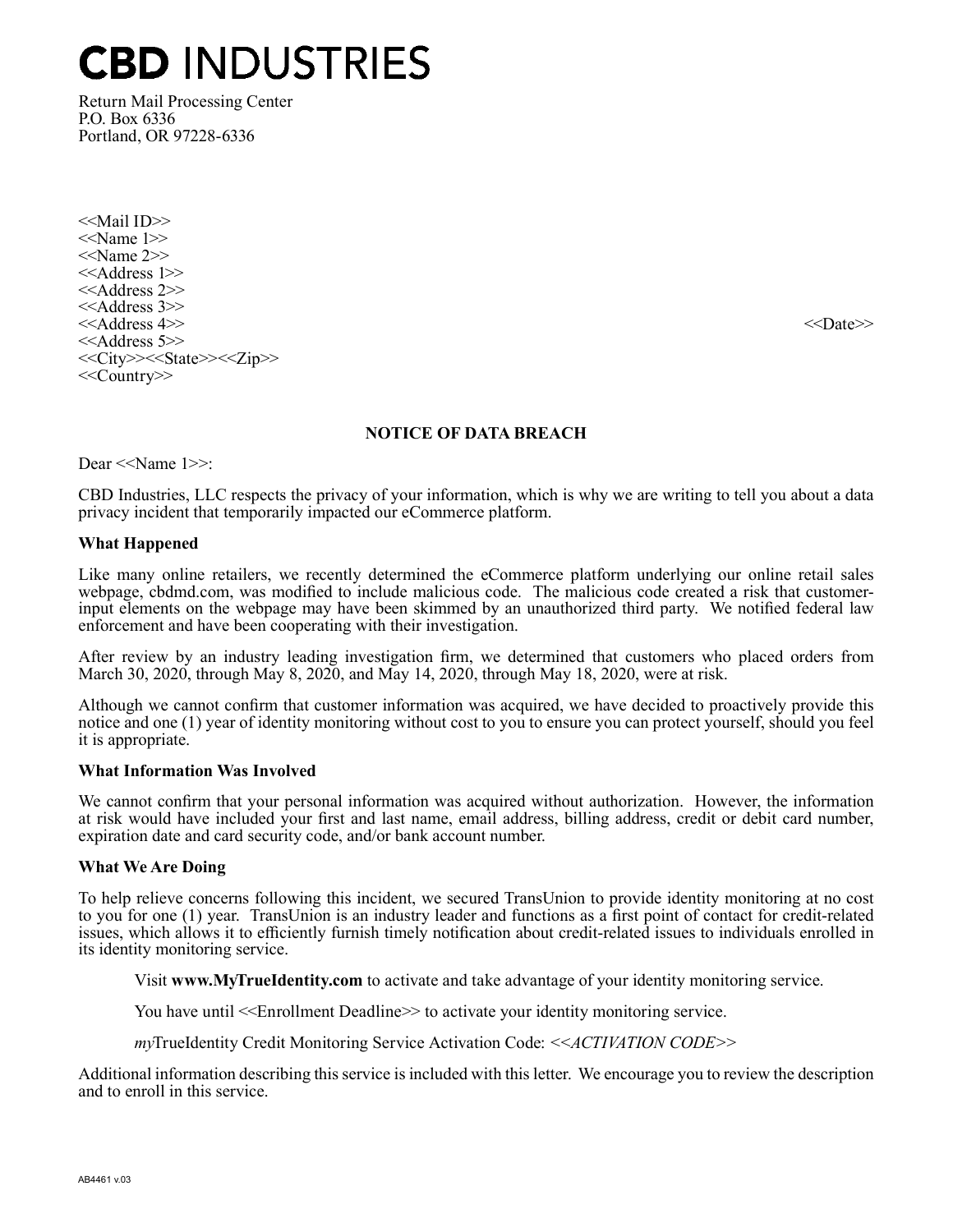To further protect your information from unauthorized access, we have implemented additional technical security measures designed to prevent similar incidents from occurring in the future.

#### What You Can Do

Please review the enclosed "Additional Resources" information included with this letter, which describes additional steps you can take to help protect yourself, including recommendations by the Federal Trade Commission regarding identity theft protection and details on how to place a fraud alert or a security freeze on your credit file.

#### For More Information

For further information, please call 888-490-0905 between 9:00 a.m. and 9:00 p.m. EST. We take the protection of your personal information very seriously and apologize for any inconvenience. We trust that the services we are offering to you demonstrate our continued commitment to your security and satisfaction.

Sincerely,

CBD Industries, LLC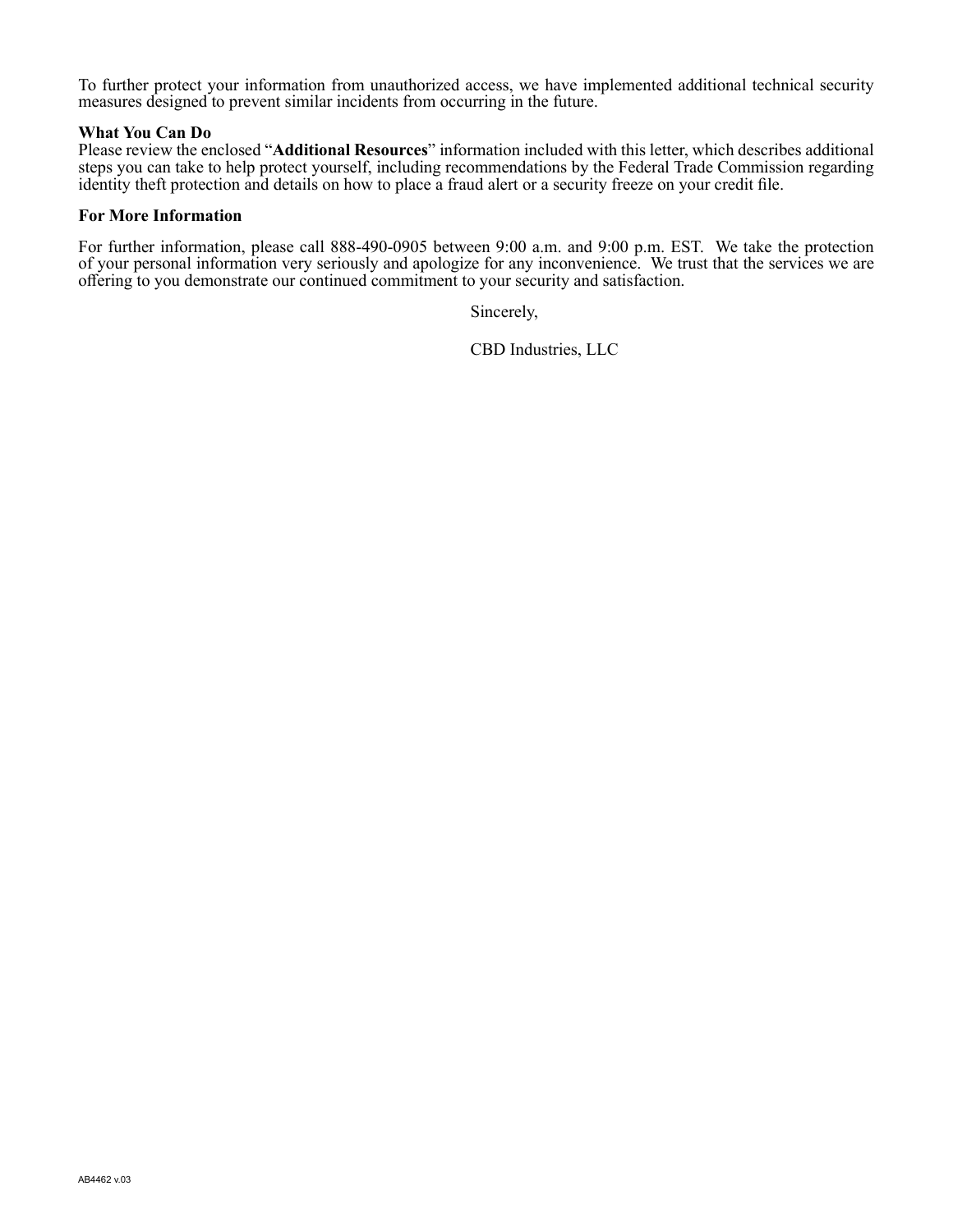#### ADDITIONAL RESOURCES

#### Contact information for the three nationwide credit reporting agencies is:

Equifax, P.O. Box 740241, Atlanta, GA 30374, www.equifax.com,  $1-800-685-1111$ 

Experian, P.O. Box 2104, Allen, TX 75013, www.experian.com, 1-888-397-3742

**TransUnion**, P.O. Box 34012, Fullerton, CA 92834, www.transunion.com, 1-800-916-8800

Free Credit Report. It is recommended that you remain vigilant for incidents of fraud and identity theft by reviewing account statements and monitoring your credit report for unauthorized activity over the next twenty-four months, and immediately report incidents of suspected identity theft to both your financial provider and law enforcement.

You may obtain a copy of your credit report, free of charge, once every twelve months from each of the three nationwide credit reporting agencies. You may also seek to have information relating to fraudulent transactions removed from your credit report. To order your annual free credit report, please visit www.annualcreditreport.com or call toll free at 1-877-322-8228.

You can also order your annual free credit report by mailing a completed Annual Credit Report Request Form (available from the U.S. Federal Trade Commission's ("FTC") website at www.consumer.ftc.gov) to: Annual Credit Report Request Service, P.O. Box 105281, Atlanta, GA 30348-5281.

For Colorado, Georgia, Maine, Maryland, New Jersey, Puerto Rico, and Vermont residents: You may obtain one or more (depending on the state) additional copies of your credit report, free of charge. You must contact each of the credit reporting agencies directly to obtain such additional report(s).

Fraud Alert. You may place a fraud alert in your file by calling one of the three nationwide credit reporting agencies above. A fraud alert tells creditors to follow certain procedures, including contacting you before they open any new accounts or change your existing accounts. For that reason, placing a fraud alert can protect you, but also may delay you when you seek to obtain credit.

Security Freeze. You have the ability to place a security freeze on your credit report free of charge.

A security freeze is intended to prevent credit, loans, and services from being approved in your name without your consent. To place a security freeze on your credit report, you may be able to use an online process, an automated telephone line, or a written request to any of the three credit reporting agencies listed above. The following information must be included when requesting a security freeze (note that if you are requesting a credit report for your spouse, this information must be provided for him/her as well): (1) full name, with middle initial and any suffixes; (2) Social Security number; (3) date of birth; (4) current address and any previous addresses for the past five years; (5) legible copy of a government issued identification card; (6) legible copy of a recent utility bill or bank or insurance statement that displays your name and current mailing address, and the date of issue; and  $(7)$  any applicable incident report or complaint filed with a law enforcement agency.

Federal Trade Commission and State Attorneys General Offices. If you believe you are the victim of identity theft or have reason to believe your personal information has been misused, you should immediately contact the Federal Trade Commission and/or the Attorney General's office in your home state. You may also contact these agencies for information on how to prevent or avoid identity theft.

You may contact the Federal Trade Commission, Consumer Response Center, 600 Pennsylvania Avenue, NW, Washington, DC 20580, https://www.consumer.ftc.gov/features/feature-0014-identity-theft, 1-877-IDTHEFT (438-4338).

State Attorney General's Office Contact Information: << State AG Info>>.